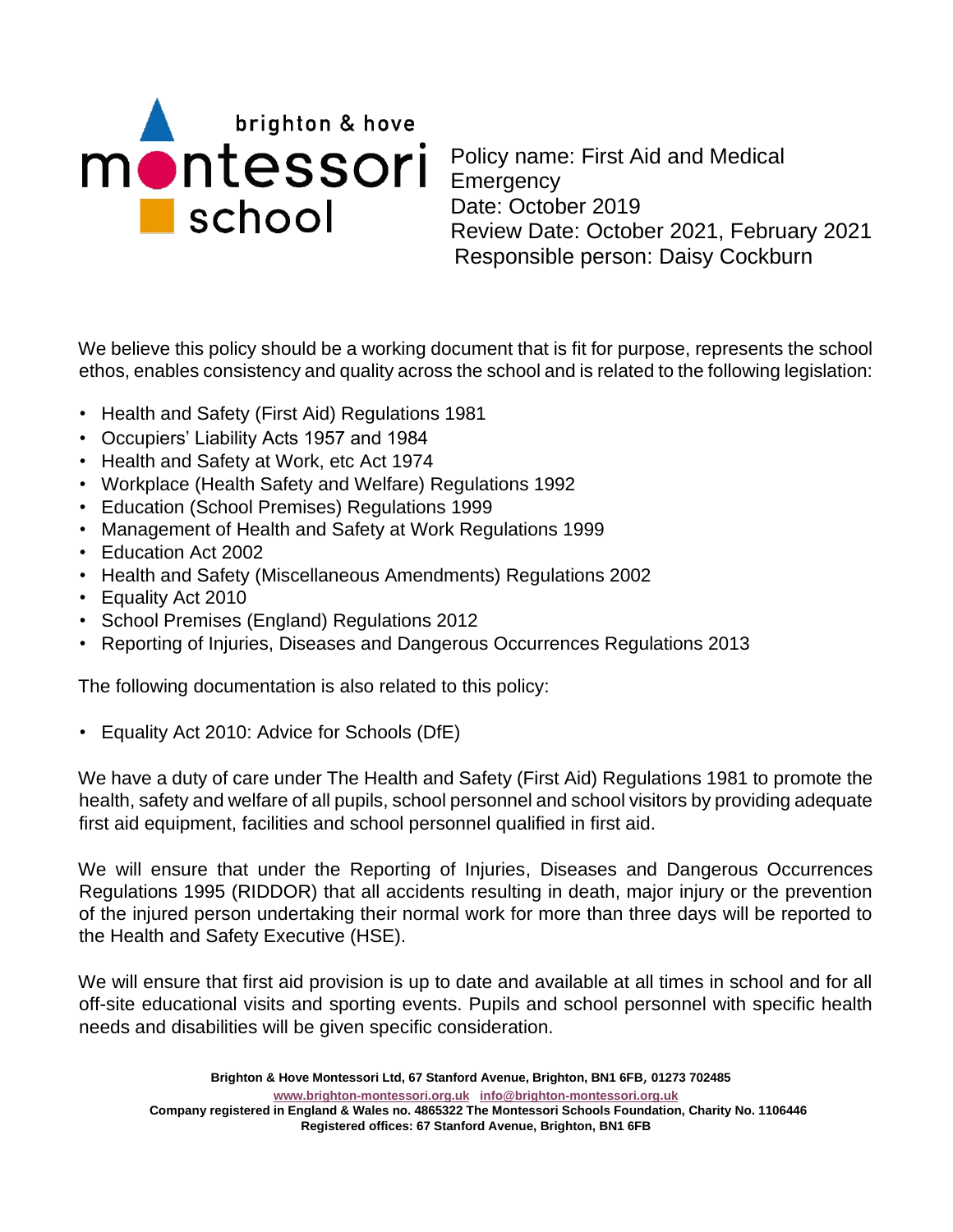We ensure adequate proportion of school personnel and supply teachers:

- are trained in first aid;
- will attend periodic first aid refresher training;
- are trained in how to administer medication in the case of a severe allergic reaction;
- are familiar with the Individual Health Care Plans of pupils in their care;
- know what to do in an emergency;
- are aware that allergy management strategies are incorporated into risk assessments for all school events, educational visits and sporting events.

| <b>Appointed Person</b>     | Qualification               | Training renewal date |  |
|-----------------------------|-----------------------------|-----------------------|--|
| Daisy Cockburn              | <b>Paediatric First Aid</b> | 07/06/2022            |  |
| <b>Trained First Aiders</b> |                             |                       |  |
| <b>Ben Pearse</b>           | <b>Paediatric First Aid</b> | 16/11/2021            |  |
| <b>Gerry Oliver</b>         | <b>Paediatric First Aid</b> | 01/09/2023            |  |
| Hanako Keller               | <b>Paediatric First Aid</b> | 14/09/2021            |  |
| <b>Zaneta McAllister</b>    | <b>Paediatric First Aid</b> | 21/09/2022            |  |
| Mar Reverte                 | <b>Paediatric First Aid</b> | 21/09/2022            |  |
| Philippa Goddard            | <b>Paediatric First Aid</b> | 14/09/2021            |  |
| John Challis                | <b>Paediatric First Aid</b> | 01/09/2023            |  |
| Olivia Howker               |                             |                       |  |

#### **Details of First Aid Practitioners**

**Medical care plans** are kept up to date and are available at all times to school personnel who may need them in an emergency and clearly indicate whether a pupil needs emergency medication such as asthma inhalers or epi pens.

School personnel who supervise the taking of medication are up to date with the medical care plans for those pupils with specific medical needs or emergency medication.

We acknowledge and support Article 12 of the **United Nations Convention on the Rights of the Child** that children should be encouraged to form and to express their views where this might impact on our duty of care.

We as a school community have a commitment to promote **equality** and will be mindful of the Equality Act 2010. Including ensuring equality permeates in to all aspects of school life and that everyone is treated equally irrespective of age, disability, gender reassignment, marriage and civil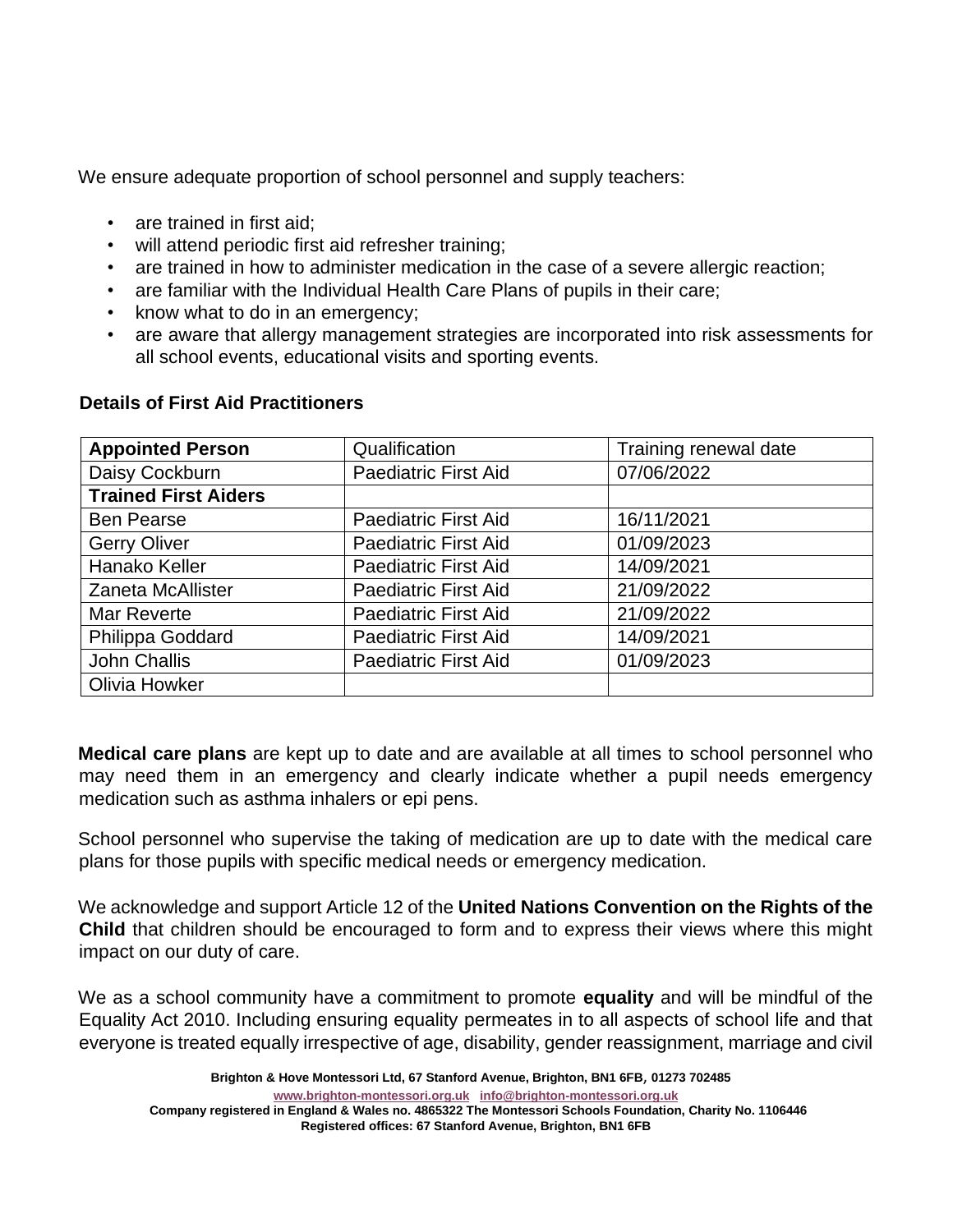partnership, pregnancy and maternity, race, religion or belief, sex and sexual orientation. We want everyone connected with this school to feel safe, secure, valued and of equal worth.

### **What to do in the case of an accident, injury or illness**

A member of staff or pupil witnessing an accident, injury or illness should immediately contact a named trained first aider (see above). Any pupil, member of staff or visitor sustaining an injury whilst at school should be seen by a first aider who will provide immediate first aid and summon additional help as needed. The injured person should not be left unattended. The first aider will organise an injured person's transfer to the medical area (office and adjoining shower room) if deemed necessary and appropriate and to hospital in the case of an emergency. Parents should be informed as necessary by telephone by the first aider, Headteacher or office staff. This will be followed up in writing and a record kept at school. A written record of all accidents and injuries is maintained on One Drive in the accident/incident log.

#### **Contacting parents**

Parents should be informed by telephone as soon as possible after an emergency or following a **serious/significant** injury including:

- Head injury
- Suspected sprain or fracture
- Following a fall from height
- Dental injury
- Anaphylaxis & following the administration of an Epi-pen
- Epileptic seizure
- Severe hypoglycaemia for pupils, staff or visitors with diabetes
- Severe asthma attack
- Difficulty breathing
- Bleeding injury (uncontrolled)
- Loss of consciousness
- If the pupil is generally unwell

If non-emergency transportation is required, an authorised taxi service will be used if parents are delayed. A member of staff will accompany the pupil until a parent arrives. Parents can be informed of smaller accidents or incidents at the end of the school day by the class teacher. ALL accident/ incidents must be written up on a form by staff member, shown to parents/ carer who then sign that they have seen it, further seen by the head teacher, logged and a copy placed in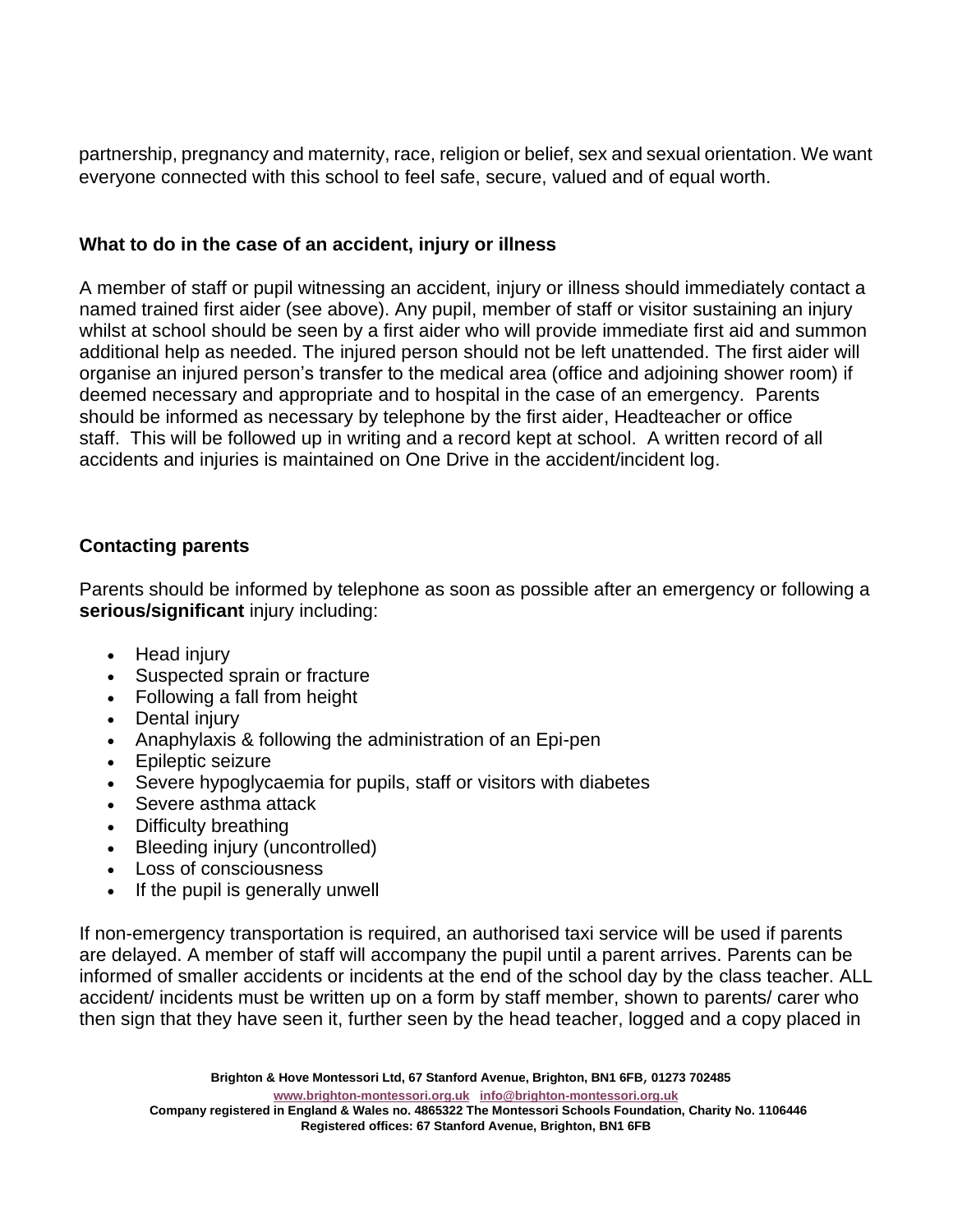the child's file. A parent should sign the accident /incident form agreeing that they have been notified.

# **Contacting the Emergency Services**

An ambulance should be called for any condition listed above or for any injury that requires emergency treatment. Any pupil taken to hospital by ambulance must be accompanied by a member of staff until a parent arrives. All cases of a pupil becoming unconsciousness (not including a faint) or following the administration of an Epi-pen, must be taken to hospital.

# **Pupils with medical conditions**

A list is available in the office and Children's House and Elementary kitchens of all pupils who have a serious allergy or medical condition. If staff become aware of any condition not on these lists please inform the appointed person.

# **Administering Medicine/Treatment**

Only medicines prescribed for a child by their doctor can be administered.

- Medicines are to be stored in their original containers, clearly labelled and inaccessible to children.
- The parent will need to provide written permission and clear instructions to administer any medication on the Permission to Administer Medicine/Treatment form
- The member of staff is to set an alarm clock for the time medication is to be given.
- Staff must check any labels on medicine particularly the out of date information.
- Staff to record the time medicine is administered on the appropriate form. The parent is to countersign the form when collecting their child that day.

In some cases, such as for the treatment of period pains arrangements can be made as necessary for pupils to be given Calpol.

# **Dealing with body fluids**

In order to maintain protection from disease, all body fluids should be considered infected. To prevent contact with body fluids the following guidelines should be followed.

- When dealing with any body fluids wear disposable gloves.
- Wash hands thoroughly with soap and warm water after the incident.
- Keep any abrasions covered with a plaster.
- Spills of the following body fluids must be cleaned up immediately.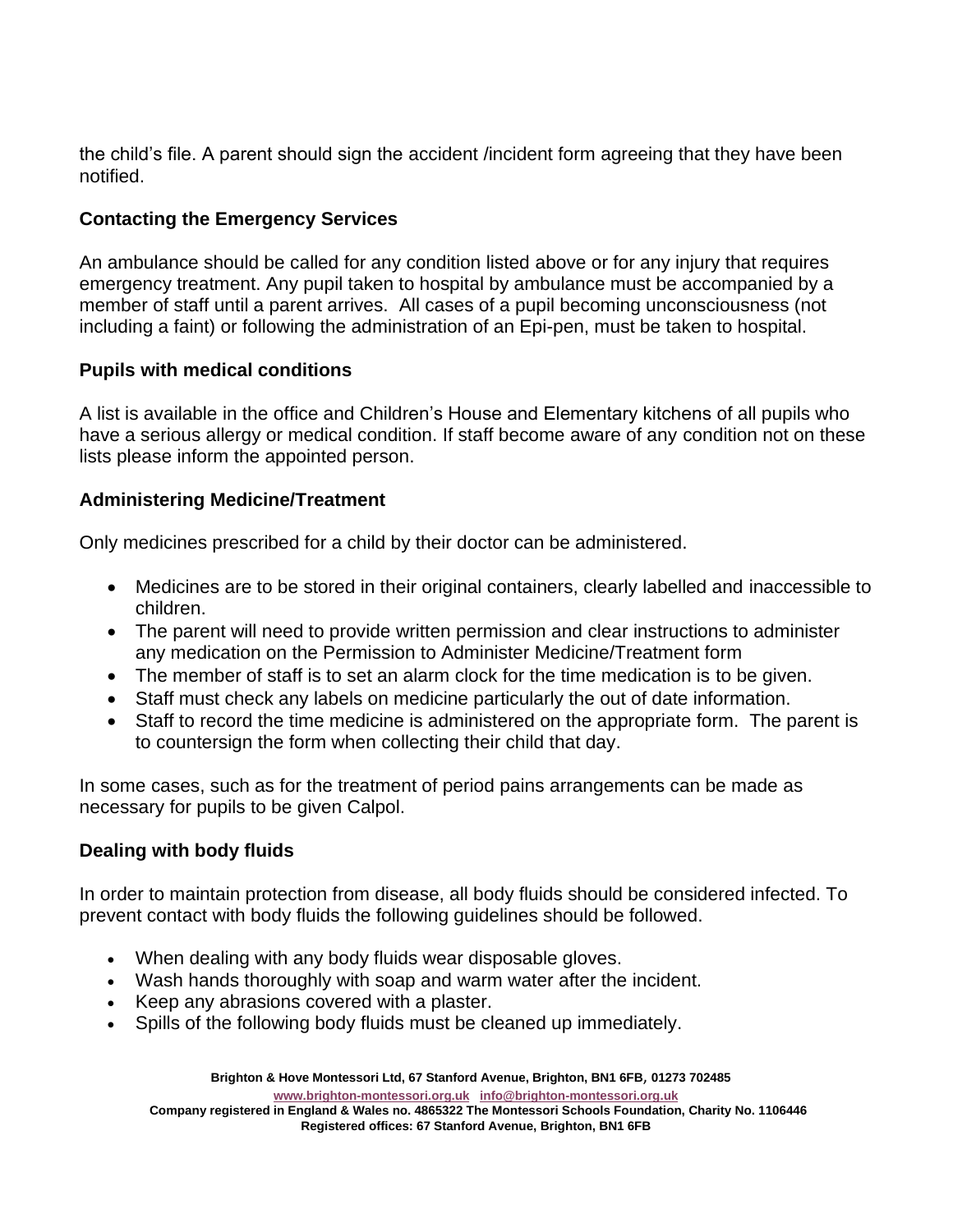Bodily fluids include:

• Blood, Faeces, Nasal and eye discharges, Saliva, Vomit

Disposable towels should be used to soak up the excess, and then the area should be treated with a disinfectant solution. Never use a mop for cleaning up blood and body fluid spillages. All contaminated material should be disposed of in a black bin bag and placed straight in the waste bin by the blue gate. Avoid getting any body fluids in your eyes, nose, mouth or on any open sores. If a splash occurs, wash the area well with soap and water or irrigate with copious amounts of sterile soloutions in first aid supplies.

#### **Aims**

- To provide adequate first aid provision and medical care for pupils and school personnel.
- To have in place qualified first aid personnel who are aware of hygiene and infection control procedures.
- To have in place adequate first aid equipment.
- To have in place excellent lines of communication with the emergency services and other external agencies.
- To ensure compliance with all relevant legislation connected to this policy.
- To work with the local authority to share good practice in order to improve this policy.

### **Responsibility for the Policy and Procedure**

#### **Role of the Headteacher**

The Headteacher will:

- ensure the school complies with The Health and Safety (First Aid) Regulations 1981 and the Reporting of Injuries, Diseases and Dangerous Occurrences Regulations 1995 (RIDDOR);
- ensure adequate first aid equipment, facilities and school personnel qualified in first aid are in place;
- ensure an adequate budget to purchase first aid equipment;
- train all school personnel in first aid arrangements;
- ensure all school personnel, pupils and parents are aware of and comply with this policy;
- provide leadership and vision in respect of equality;
- provide guidance, support and training to all staff;
- monitor the effectiveness of this policy by speaking with pupils, school personnel and parents
- ensure all school personnel receive refresher training every three years;
- organise and maintain a medical area as suggested by HSE:

**Brighton & Hove Montessori Ltd, 67 Stanford Avenue, Brighton, BN1 6FB**, **01273 702485**

**[www.brighton-montessori.org.uk](http://www.brighton-montessori.org.uk/) [info@brighton-montessori.org.uk](mailto:info@brighton-montessori.org.uk)**

**Company registered in England & Wales no. 4865322 The Montessori Schools Foundation, Charity No. 1106446 Registered offices: 67 Stanford Avenue, Brighton, BN1 6FB**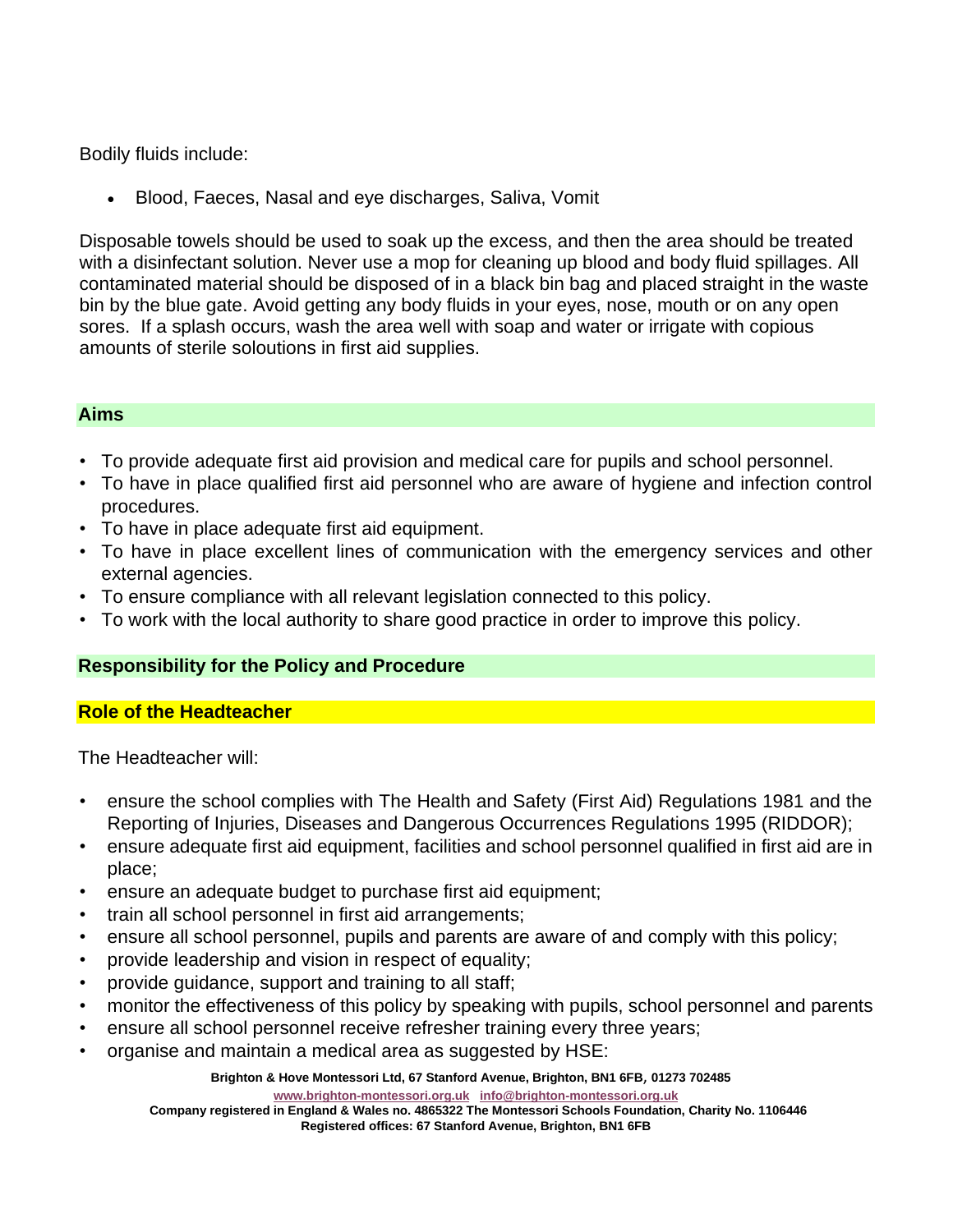- $\Box$  a sink with hot and cold running water;
- $\Box$  drinking water
- $\square$  soap and paper towels;
- $\Box$  a store for first-aid materials;
- $\Box$  foot-operated refuse containers, or a container suitable for the safe disposal of clinical waste;
- $\Box$  a chair:
- $\Box$  a telephone or other communication equipment; and
- $\Box$  accident/incident forms for recording incidents attended by a first-aider or appointed person.
- ensure that there are adequate stocks of first aid equipment;
- ensure first aid kits are British Standard BS 8599 and contain the following as suggested by HSE:
	- $\Box$  a leaflet giving general guidance on first aid;
	- $\Box$  individually wrapped sterile plasters (assorted sizes), appropriate to the type of work (hypoallergenic plasters can be provided if necessary);
	- $\square$  sterile eye pads;
	- $\Box$  individually wrapped triangular bandages, preferably sterile;
	- $\square$  safety pins;
	- $\Box$  large sterile individually wrapped unmedicated wound dressings;
	- $\Box$  medium-sized sterile individually wrapped unmedicated wound dressings;
	- $\Box$  disposable gloves.
- position and maintain first aid containers at appropriate locations around the school;
- conduct annual risk assessments;
- ensure all accidents and injuries are recorded and reported;
- ensure that pupils and school personnel with specific health needs and disabilities are given specific consideration;
- ensure the appropriate medical resources (asthma inhalers, insulin, epipens) are available for those pupils with specific health needs at all times;
- ensure school personnel are aware of the specific health needs and disabilities
- determine the level of provision:
	- $\Box$  at breaktimes and lunch times
	- $\Box$  when school personnel are absent
	- $\Box$  for all educational visits and sporting activities
	- $\Box$  for curriculum activities

**Brighton & Hove Montessori Ltd, 67 Stanford Avenue, Brighton, BN1 6FB**, **01273 702485**

**[www.brighton-montessori.org.uk](http://www.brighton-montessori.org.uk/) [info@brighton-montessori.org.uk](mailto:info@brighton-montessori.org.uk)**

**Company registered in England & Wales no. 4865322 The Montessori Schools Foundation, Charity No. 1106446 Registered offices: 67 Stanford Avenue, Brighton, BN1 6FB**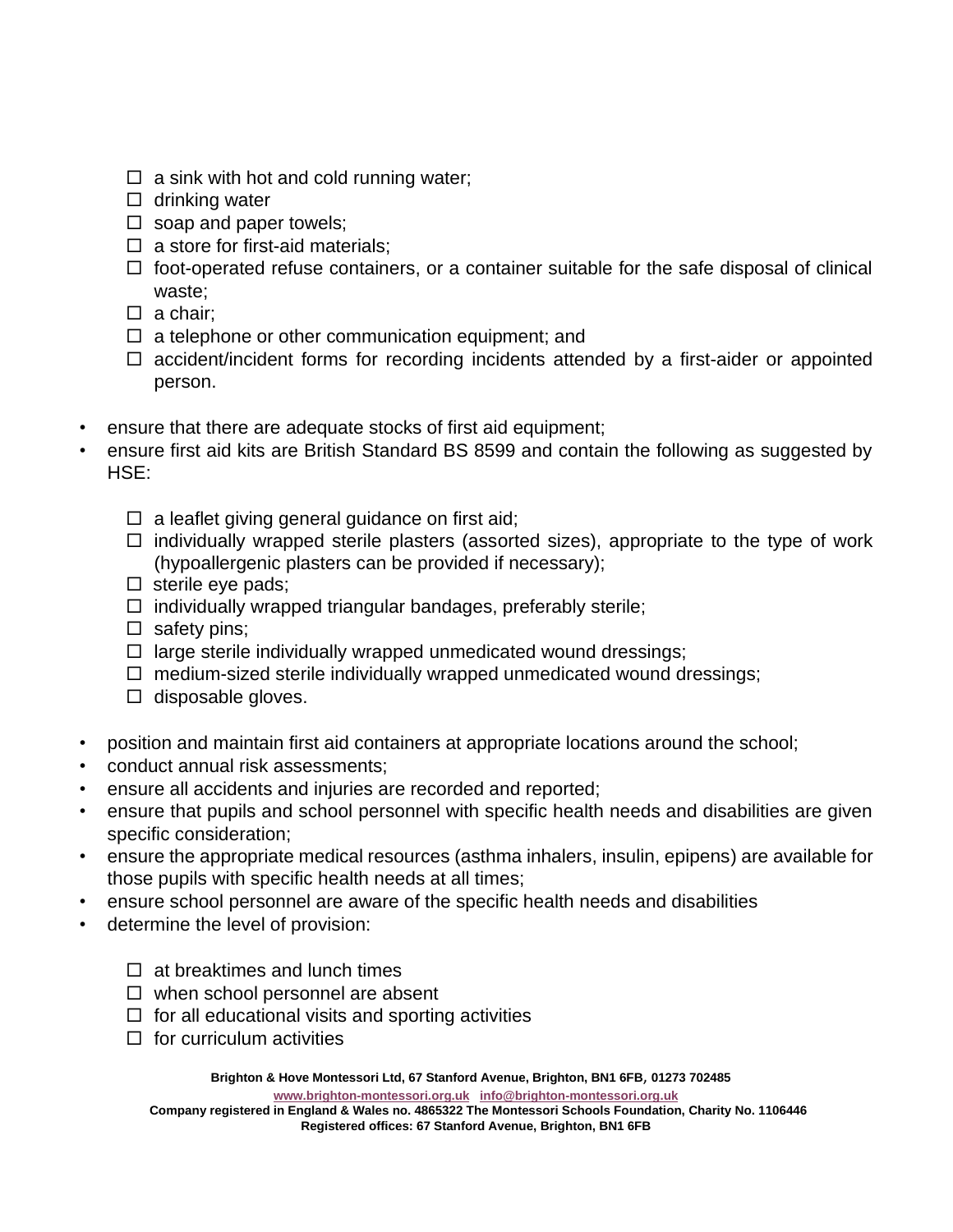- ensure first aid kits are taken on educational visits or off-site sporting activities;
- ensure there is a designated medical room that is kept well stocked and free from clutter this is the school office and shower room
- ensure school personnel follow basic hygiene procedures and have access to disposable gloves and hand washing facilities;
- inform parents of any accident especially head injuries and of any first aid administered;
- ensure first aid notices are displayed in the appropriate places;
- ensure first aid information is provided in the staff handbook;
- provide guidance and support to all school personnel;
- keep up to date with new developments and resources;
- review and monitor:

### **Role of Trained First Aiders**

- Provide appropriate care for pupils or staff who are ill or sustain and injury
- Record all accidents on an accident form (to be found in each classroom and the office) to be passed to the Headteacher.
- In the event of any injury to the head, however minor, ensure that parents/quardians are informed on collection.
- Make arrangements with parents/guardians to collect children and take them home if they are deemed too unwell to continue the school day.
- Inform the appointed person of all incidents where first aid has been administered.

### **Role of all School Personnel**

- be aware of first aid arrangements;
- report any concerns they have on the medical welfare of any pupil;
- implement the school's equalities policy and schemes;
- report any concerns they have on any aspect of the school community.

#### **Role of Parents/Carers**

Parents/carers will:

• be aware of and comply with this policy;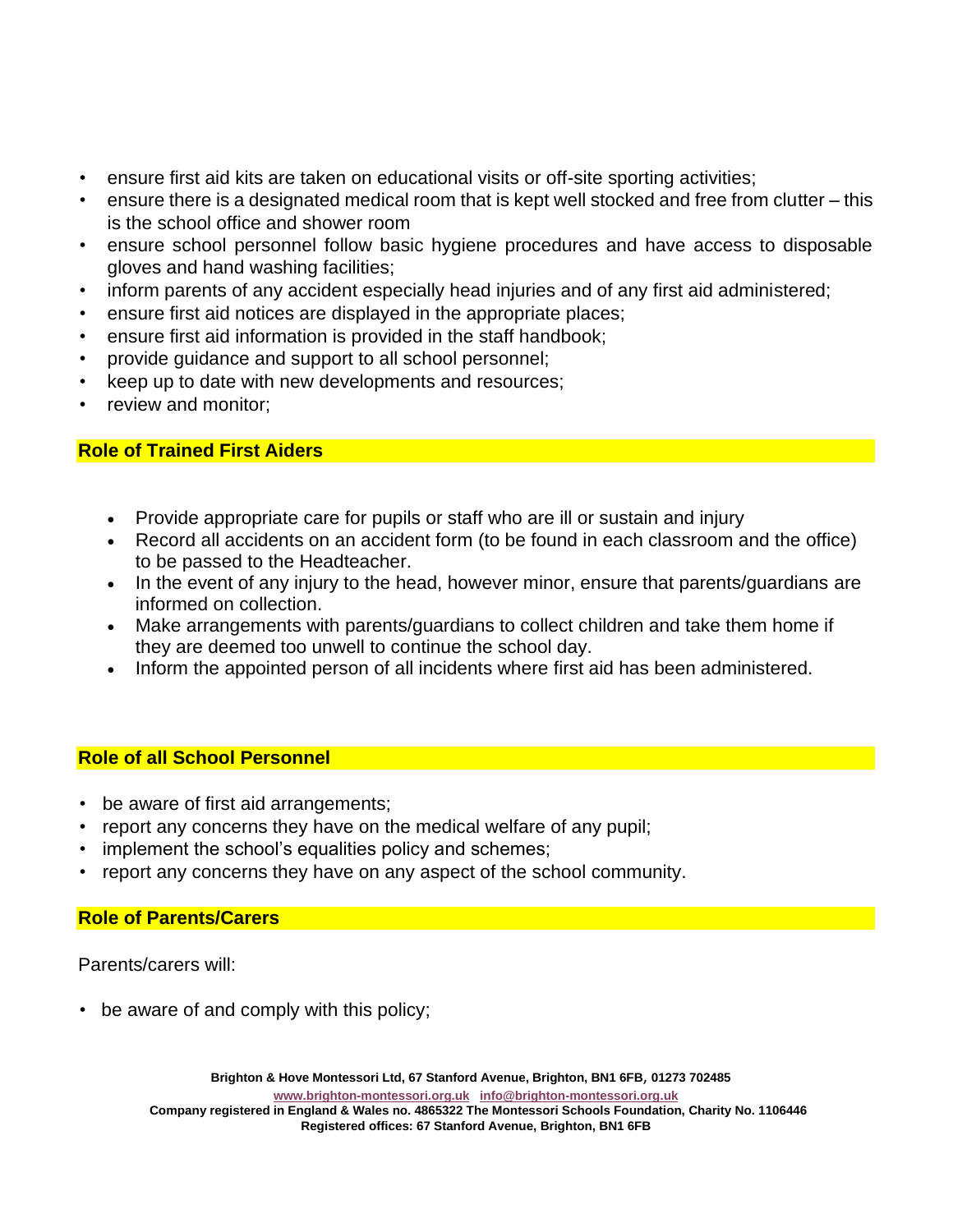- inform the school of their child's medical history that may be a cause for concern via admission and medical forms;
- complete the necessary paper-work before the school administers any medication to a child;
- support the school behaviour policy and guidance necessary to ensure smooth running of the school.

### **Role of Pupils**

Pupils:

- be aware of and comply with this policy;
- must report all accidents;
- listen carefully to all instructions given by the teacher;
- ask for further help if they do not understand;
- treat others, their work and equipment with respect;
- comply with other relevant policies, procedures, expectations and guidance necessary to ensure respect for and care of self, others and the environment.

#### **Recording Accidents and Injuries**

All accidents and injuries will be:

- recorded in the Accident/ Incident Log with all details given;
- reported to parents in person, by email or by telephone

All accidents involving the loss of life, major injury or preventing the injured person undertaking their normal work for more than three days must be reported to the Health and Safety Executive (HSE).

#### **Raising Awareness of this Policy**

We will raise awareness of this policy via:

- the School Handbook/Prospectus
- the school website
- the Staff Handbook
- meetings with school personnel